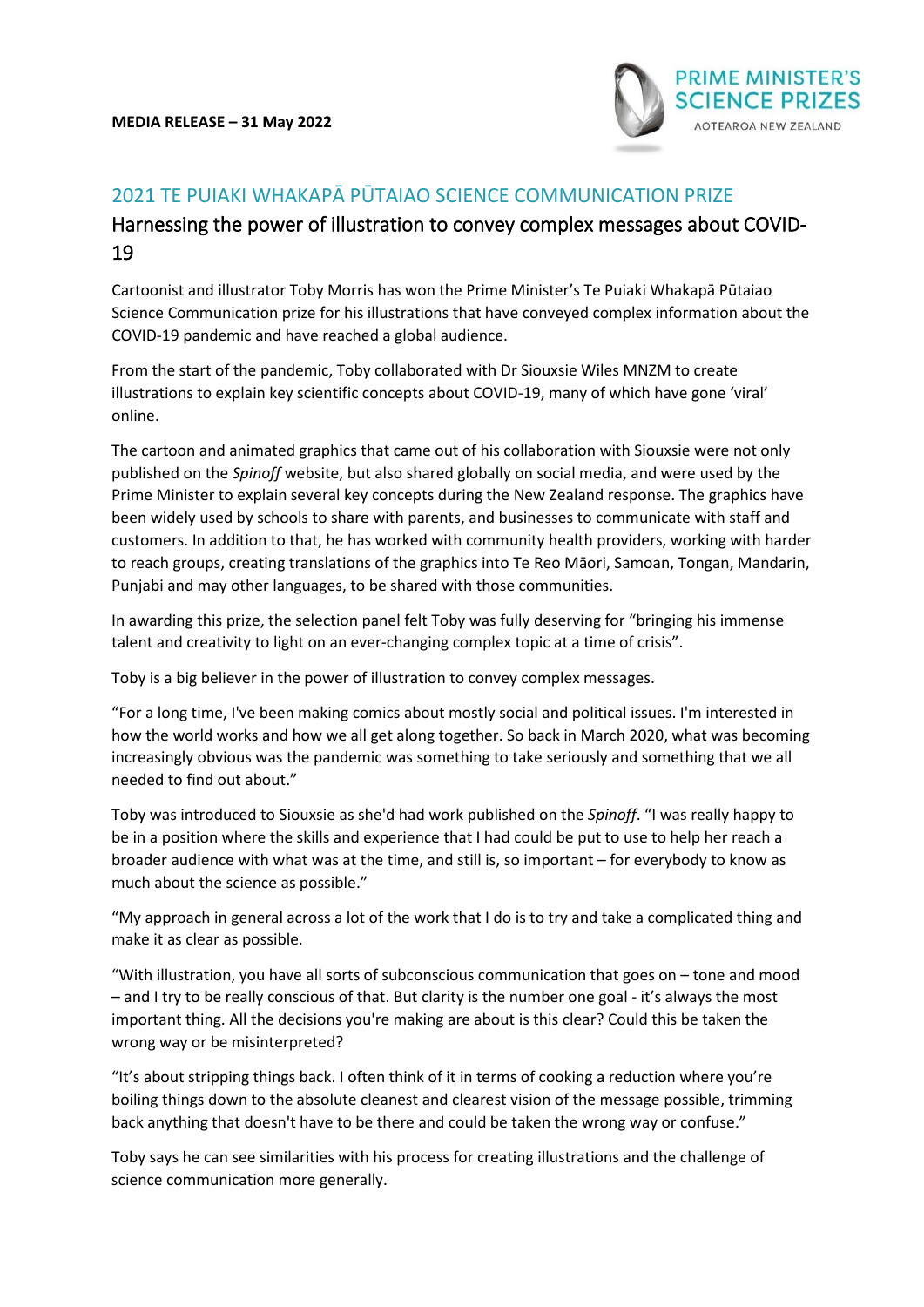"I think this is right at the heart of the collaboration between Siouxsie and me. For scientists, it's a challenge to simplify things so that people can understand while being really careful in not simplifying so much that you're overlooking something really important or making the message inaccurate."

One of the biggest challenges they faced was the information about COVID-19 was changing so quickly. "Everybody's understanding of the science was evolving as we were trying to explain it."

One example was their original illustration of symptoms didn't include a loss of smell but they then had to add that based on emails they were receiving from people at the frontline of infections in the US.

With Siouxsie's insistence, all of their illustrations from the beginning were released under a Creative Commons license, which allows people to reuse and repurpose their work rather than protecting intellectual property (IP).

"For me, coming from a creative field, that was really counterintuitive. Normally illustrators, artists and writers are very protective of their IP and they don't want people sharing it. But it was clear it was a good decision to make. Protecting my IP was much less important than people understanding what's happening in the situation."

Toby says seeing where their illustrations ended up and how they are adapted was one of the most interesting aspects of the work.

"They were used by governments in Australia, Argentina, Scotland, Canada, Germany and all over the place. It was fascinating for me as a designer to see how people would take the same concepts and translate them into the language of their own communications campaigns. Not to stereotype different countries, but there was a German one with very straight lines and an Argentinian one with lots of flourishes on it!

"The vast majority of them were done in really good faith – good translations for different audiences. And people took those concepts and built on them sometimes, which was great. It was really quite inspiring and a fascinating part of the whole experience for me."

The global reach of the illustrations continues to grow, as he and his team are now producing work for the World Health Organization.

Working for a truly international audience has brought its challenges in drawing things that everyone can relate to, Toby says.

"When I sit down to draw a shop, I draw what a shop looks like in New Zealand, but that might not look the same in Asia and Africa and the Middle East, so that was an interesting challenge to try and present things as universally as possible without being without being completely general. Included in that too, was to make sure it feels representative. It feels like wherever you are in the world looking at it, you're going to feel like they're there talking to you."

Toby says that winning the award is a great honour as well as a surprise to him. "I would never in a million years have predicted that I would be doing science communication, let alone being recognised for it. It's a real honour to have people see what we've done and recognise the value."

He is pleased that interest in using illustrations to convey complex science is really picking up and notes the great potential of collaborations between artists and scientists. "There is a huge opportunity to apply the methods we have already been using and applying these to many other